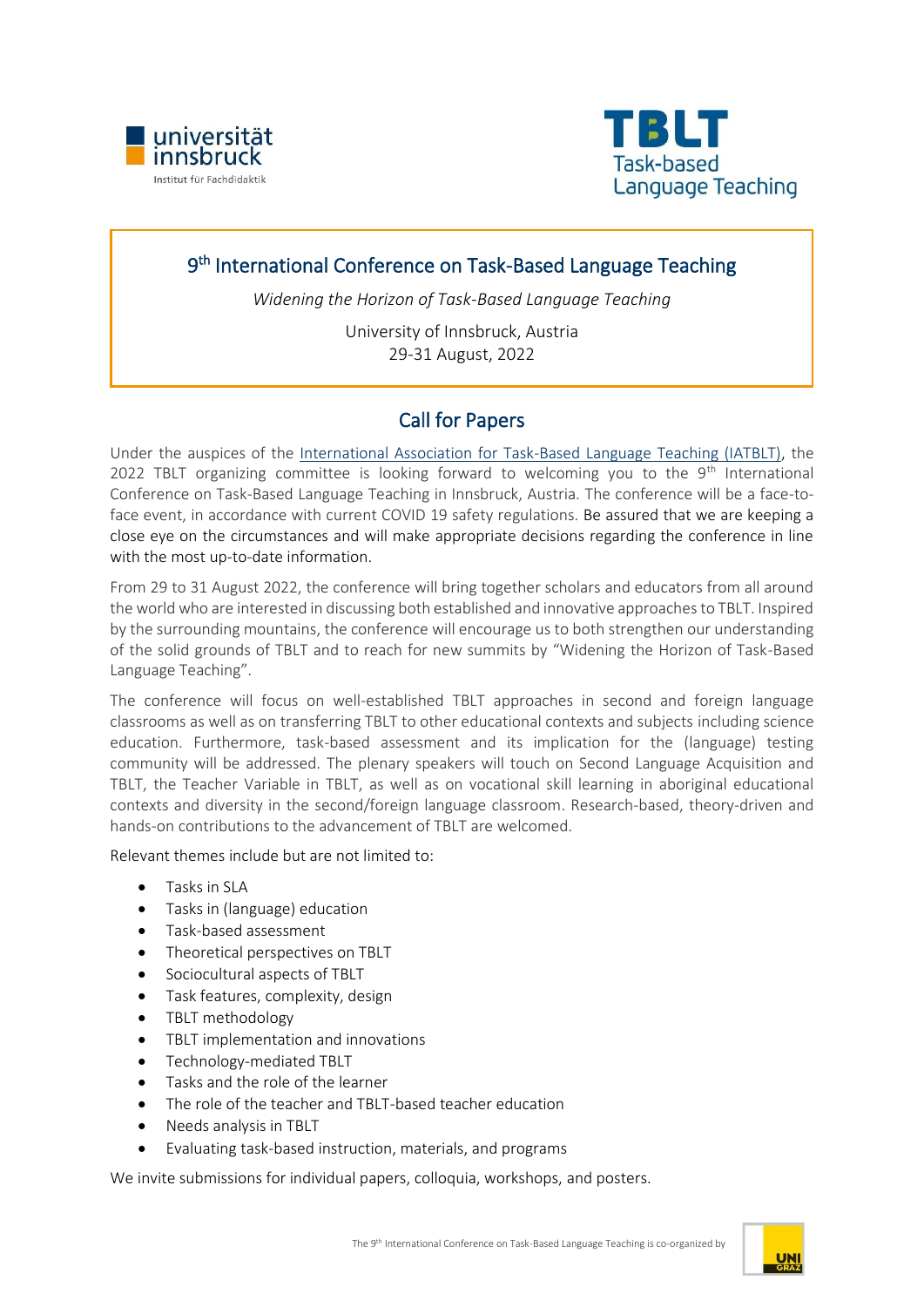## Individual papers

Individual papers should report on original research or make a thought-provoking theoretical contribution to the field. Research proposals should provide explicit information on the research design. Paper presentations will be 30 minutes (20 minutes for presentation and 10 minutes for discussion).

*Submissions for individual papers should include:*

- title (15 words maximum)
- abstract (300 words maximum, excluding references)
- brief summary for the conference program (50 words maximum)
- keywords

## Colloquia

Colloquia may include research-based papers, practice-oriented presentations, and thought-provoking theoretical contributions. The duration of a colloquium is 2 hours, usually with 3 or 4 papers to allow sufficient time for meaningful debate.

*Submissions for colloquia should include:*

- title (15 words maximum)
- abstract providing an overview of the entire colloquium including the amount of time allotted to each component (300 words maximum)
- abstracts of the individual papers in the colloquium (200 words maximum per paper) should be uploaded when the proposal is submitted
- brief summary of the colloquium for the conference program (100 words maximum)
- keywords
- Submit colloquium proposals by sending the proposal in ONE document.

### Workshops

During a workshop, the audience should work with or around tasks. Frameworks, tools, and instruments that are relevant to TBLT should be used in an interactive way. Proposals should describe not only the workshop content, but also its methodology. The duration of a workshop is 90 minutes.

*Submissions should include*:

- title (15 words maximum)
- abstract (300 words maximum) which includes an explicit description of the workshop activities the audience will engage in
- brief summary for the conference program (50 words maximum)
- keywords

### Posters

Poster presentations are intended for face-to-face discussions of research. We invite researchers to submit a poster presentation if their work is still in progress. During the poster presentations, practitioners and researchers are invited to present their research or teaching approaches in a one-onone or small group setting. The presenters are encouraged to be present for the duration of their scheduled time.

*Submissions should include:*

- title (15 words maximum)
- abstract (300 words maximum)
- brief summary for the conference program (50 words maximum)
- keywords

### All proposals should be submitted by 31 January 2022 a[t https://www.conftool.com/tblt2022/](https://www.conftool.com/tblt2022/)